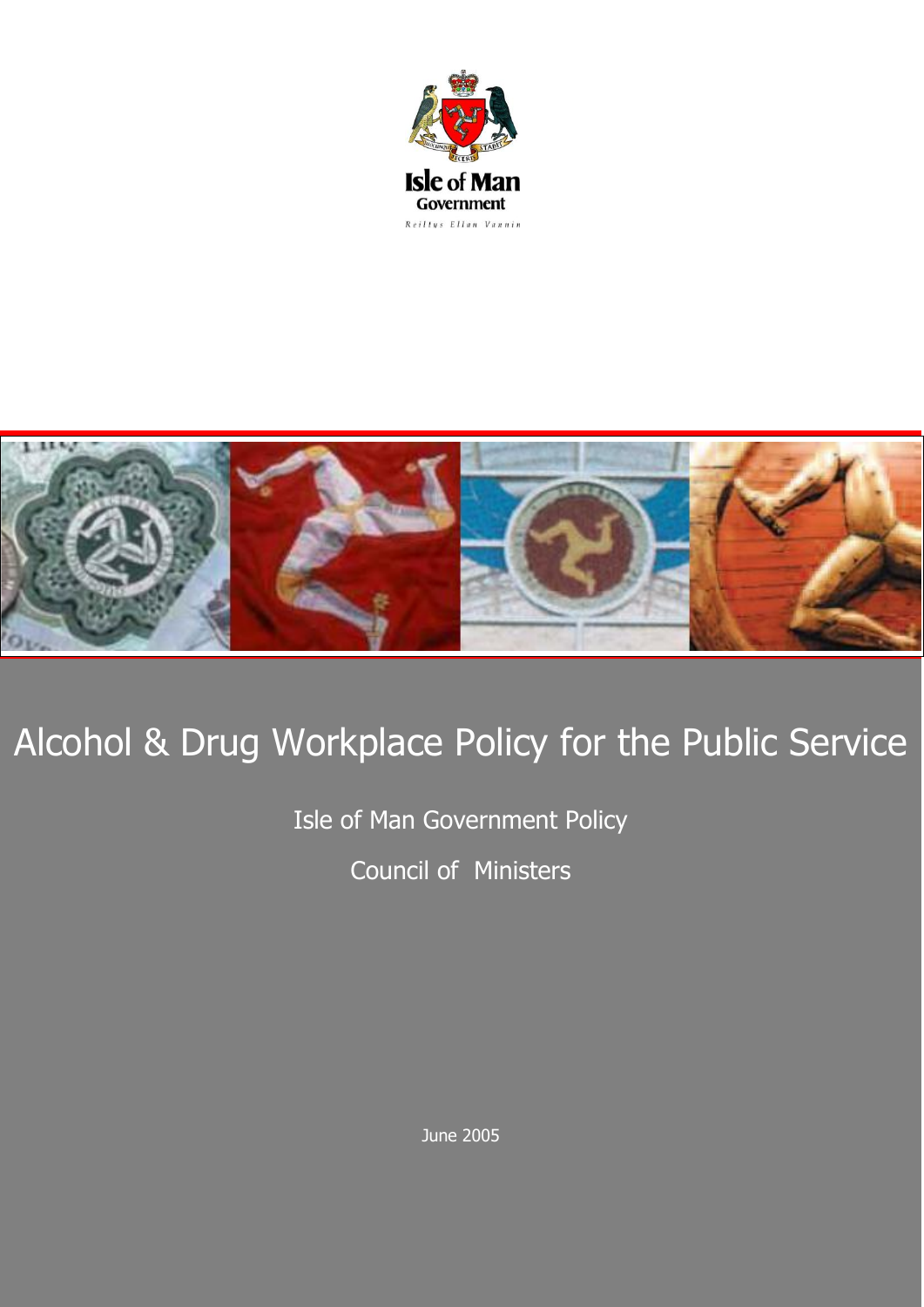#### **ALCOHOL & DRUGS POLICIES**

#### **1. INTRODUCTION**

In keeping with the alcohol and drug strategies, 1999-2004 $^1$ , the Government is introducing this policy which is designed to encourage and promote the health, welfare and safety of all staff. This policy is principally concerned with such alcohol and drug use which interferes with the individual's ability to perform the tasks for which they are employed. In introducing the Policy it is in no way suggested or implied that alcohol and drug misuse are greater problems in the Public Service than in any other workplace nor is it implied that the use of illicit drugs is condoned. This policy is intended to provide a framework for best practice in this area, and in appropriate cases, a possible alternative to the disciplinary process.

#### **2. AIM**

The main aim of this policy is to have clear procedures to manage alcohol and drug misuse in the workplace. The primary responsibility is to promote a safe and healthy working environment for all staff.

#### **3. OBJECTIVES**

- To promote the health, welfare and safety of all staff;
- To raise awareness by educating staff on the health, legal and other risks associated with alcohol and/or drug misuse;
- To treat alcohol and/or drug misuse primarily as health problems;
- To ensure that anyone with an alcohol or drug problem can request help;
- To promote a climate which removes the tendency to conceal, deny and cover up alcohol and drug problems;
- To endeavour to prevent the occurrence or recurrence of alcohol and drug misuse;
- To provide training for line managers/supervisors/trade union/staff representatives;
- To apply the Policy to every individual irrespective of gender, position, role, status or length of service.

#### **4. RELATED DOCUMENTS**

This Policy document should be read in conjunction with the following documents:

Attendance at Work Procedures Capability Procedures Disciplinary Procedures Health and Safety at Work Policy and legislation Employment Act (2006) Departmental and Professional Codes of Conduct Misuse of Drugs Act 1976<sup>2</sup>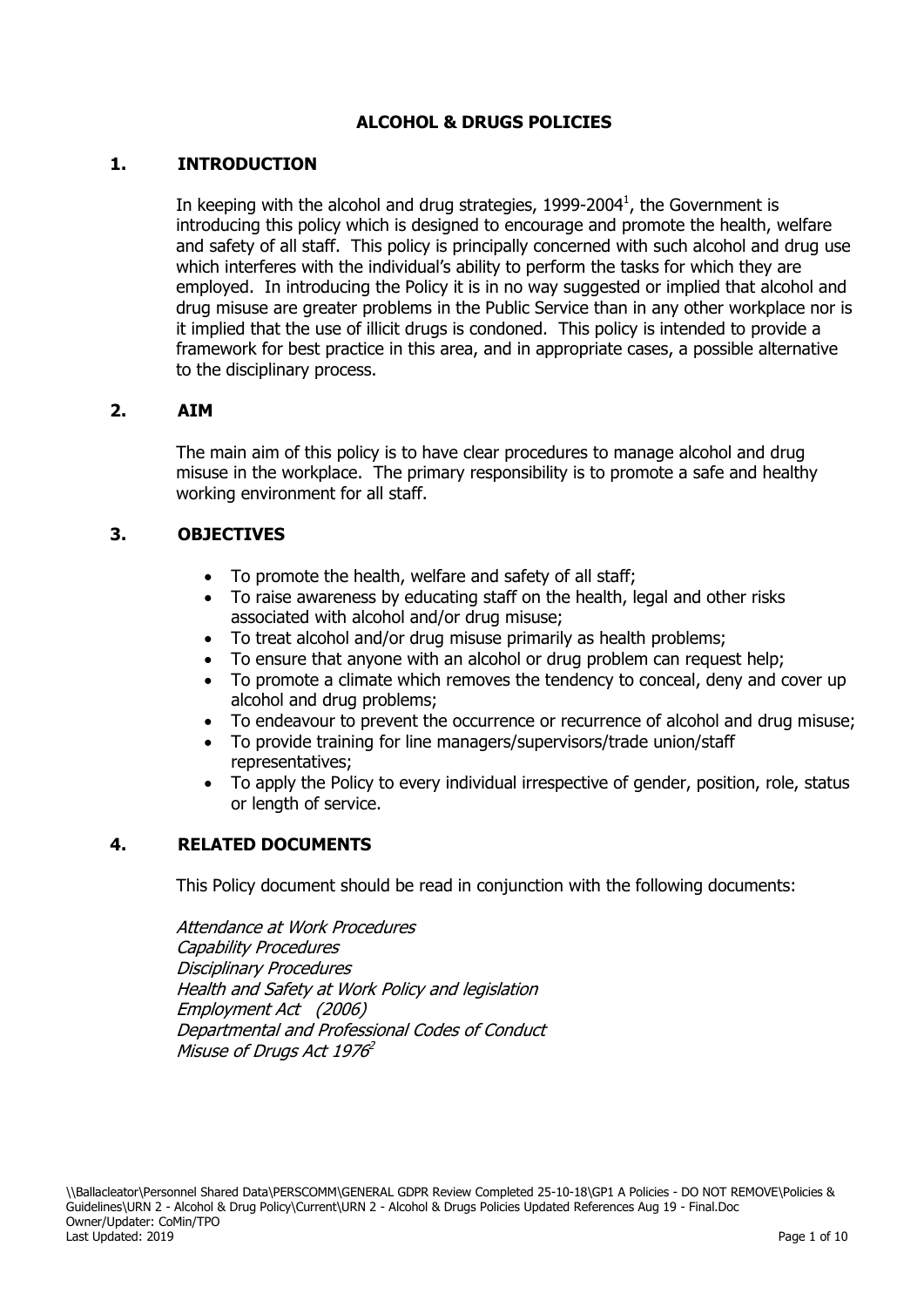### **ALCOHOL POLICY**

#### **5. ALCOHOL POLICY DETAILS**

Available evidence shows that alcohol use can increase the risk of accidents and lower safety standards, can impair judgement and increase the risk of errors and poor work quality<sup>3</sup>. In order to ensure a safe and healthy environment in the workplace the following specific details should be adhered to within the public service.

#### **5.1 DEFINITIONS**

**Alcohol Misuse** is defined as use which:

- interferes with the ability of staff to work; and/or
- puts the health, safety and welfare of the individual at risk ;and/or
- impinges on the health, safety and welfare of colleagues and/or of the general public.

**Problem Drinking** is a specific form of alcohol misuse and can be defined as a condition where a staff member's consumption of alcohol is having an adverse effect on health and/or performance and where the person concerned needs some form of help.

#### **5.2 ALCOHOL CONSUMPTION**

- a) Subject to paragraph 5.2 (b), no alcohol shall be consumed or misused on government premises. Staff should also refrain from consuming or misusing alcohol during working hours whilst off government premises.
- b) Exceptions to 5.2. (a); Sensible consumption of alcohol may be permitted:
	- 1) where government premises have been licensed for such a purpose.
	- 2) on government premises if it is part of business entertainment and/or special work related social occasions such as leaving or retirement parties.
	- 3) as part of business entertainment at lunch or other times.
- c) In some areas of employment any consumption of alcohol is inappropriate due to the nature, terms and conditions of employment. See also departmental and professional codes of conduct.
- d) Alcohol consumption which renders the individual unsafe or unable to work satisfactorily is not acceptable.

Note: Disciplinary procedures may apply should a staff member's work be adversely affected by alcohol consumption.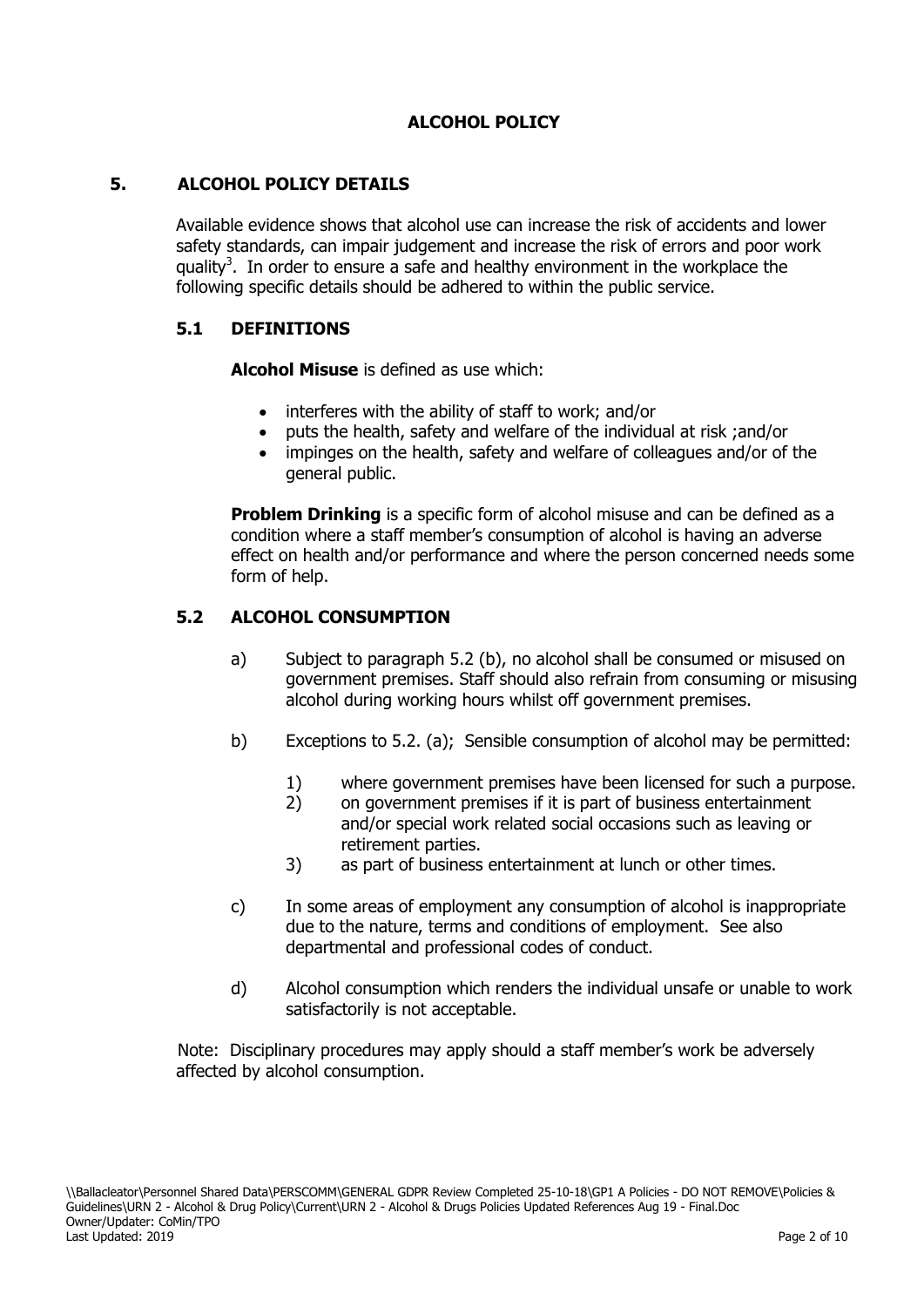### **5.3 IDENTIFICATION**

Alcohol misuse may indicate problem drinking. The sooner this is identified the quicker help can be obtained. The next stage is for the staff member to realise the possibility of an alcohol problem and to seek help. Managers are never expected to diagnose, but should be aware of the signs which may indicate an existing or potential alcohol problem.

### **5.4 POSSIBLE SIGNS OF ALCOHOL MISUSE IN THE WORKPLACE:**

- Marked mood changes;
- Excessive sick leave and punctuality problems;
- Patterns of persistent and/or recurrent absenteeism;
- Financial difficulties;
- Errors:
- Deterioration in physical appearance and personal hygiene;
- Slurred speech;
- Decreased efficiency;
- Tiredness and lethargy;
- Memory lapses:
- Smell of alcohol.

**Remember: All the signs shown above may be caused by other factors and conditions, such as stress, and should be regarded only as indications that a staff member may be misusing alcohol. A detailed professional assessment is necessary to determine alcohol dependence. More detailed signs and symptoms will be presented at the training sessions for managers.**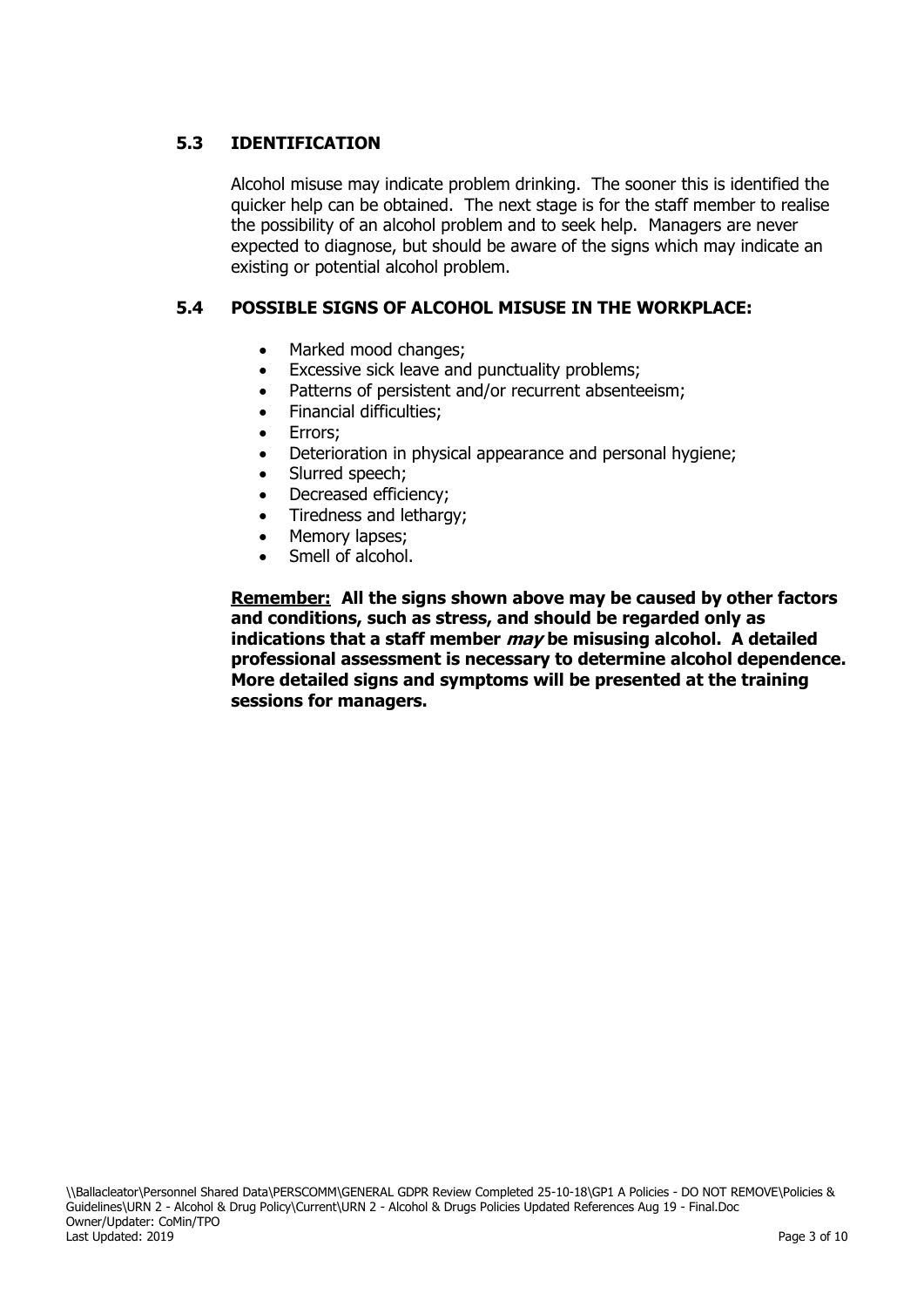### **DRUG POLICY**

#### **6. DRUG POLICY DETAILS**

There is no evidence to suggest that the public service has particular problems in relation to drug and substance misuse. Where they occur, however, they can lead to serious problems with personal health, safety and performance at work. In order to ensure a safe and healthy environment the following specific details should be adhered to within the public service.

#### **6.1 DEFINITIONS**

Drug Misuse is defined as any use of illegal drugs and/or misuse of prescribed drugs and substances such as solvents. In the workplace it can manifest as use which:

- interferes with the ability of staff to work; and/or
- puts the health, safety and welfare of the individual at risk; and/or
- impinges on the health, safety and welfare of colleagues and/or of the general public.

#### **6.2 USE OF ILLEGAL DRUGS AND MISUSE OF OTHER DRUGS/SUBSTANCES**

- a) Staff must not be in possession of or consume illegal drugs, or misuse prescribed drugs or substances such as solvents on/off government premises during working hours.
- b) Evidence of illegal drug production, possession or supply on government premises must be reported to the police.
- c) Drug misuse which renders the individual unsafe or unable to work satisfactorily is not acceptable.

Note: Disciplinary procedures may apply should a staff member's work be adversely affected by drug misuse.

#### **6.3 MISUSE OF DRUGS ACT 1976<sup>2</sup>**

All staff should be aware of the legislation which affects the above procedures. The principal legislation on the Isle of Man for controlling the misuse of drugs is the Misuse of Drugs Act 1976. The Act makes the production, supply and possession of controlled drugs unlawful except in certain specified circumstances (for example, when they have been prescribed by a doctor). A person who knowingly permits the production or supply of any controlled drugs, the smoking of cannabis or certain other activities to take place on his/her premises could be committing an offence.

The Act lists the drugs that are subject to control and classifies them in three categories according to the penalties related to them.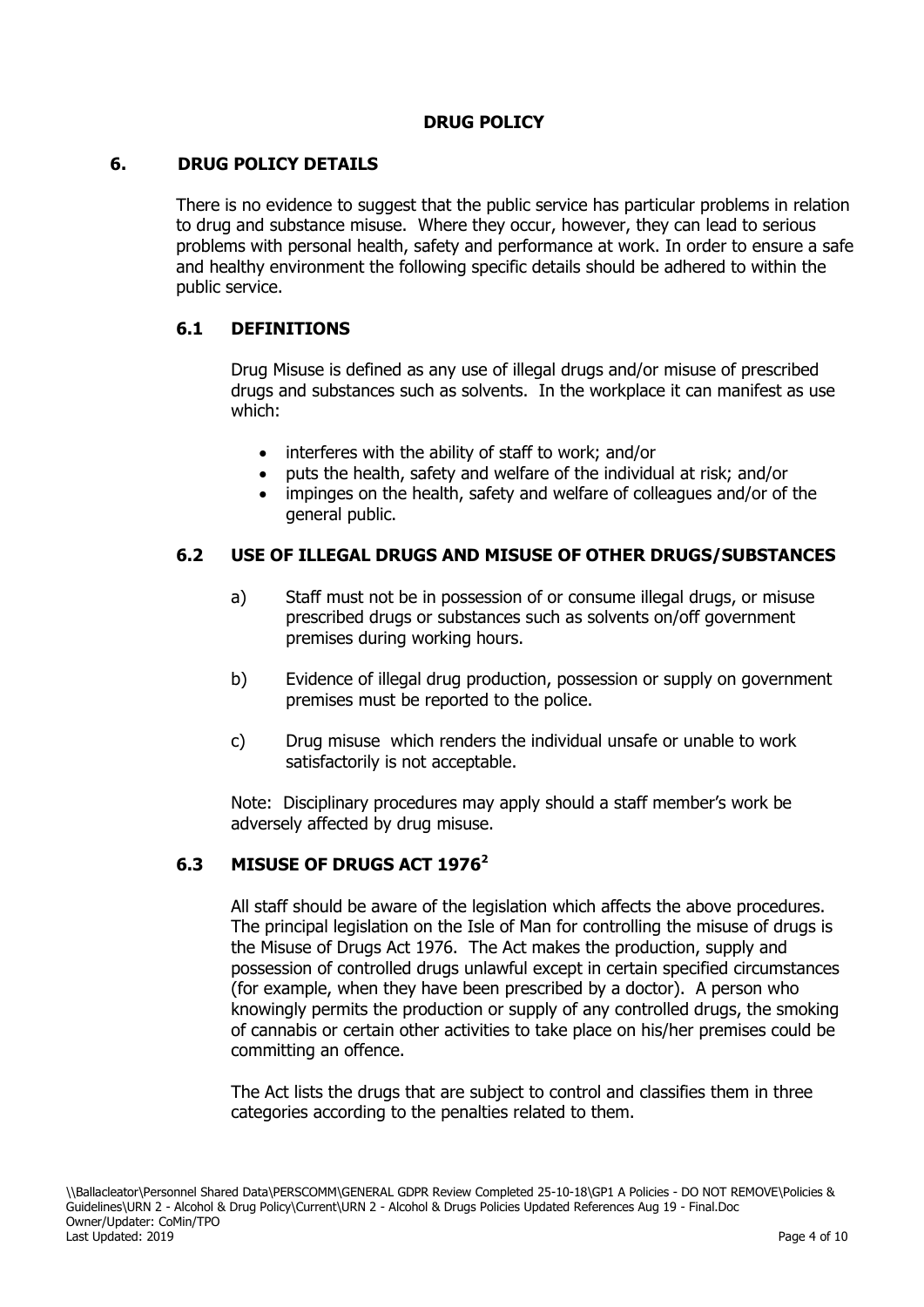It is possible that in certain circumstances charges may be brought against an employer or an employee under this Act. It would be up to the courts to decide on the circumstances of each case.

#### **6.4 IDENTIFICATION**

The sooner drug misuse is identified the quicker help can be obtained. The next stage is for the staff member to realise the possibility of a drug problem and to seek help. Managers are never expected to diagnose, but should be aware of the signs which may indicate an existing or potential drug problem.

#### **6.5 POSSIBLE SIGNS OF DRUG MISUSE IN THE WORKPLACE<sup>4</sup> :**

- sudden mood changes;
- unusual irritability, lethargy or aggression;
- a tendency to become confused;
- abnormal fluctuations in concentration and energy:
- deterioration in physical appearance and personal hygiene;
- decreased efficiency;
- errors;
- excessive sick leave and punctuality problems;
- patterns of persistent and/or recurrent absenteeism;
- a deterioration in relationships with colleagues or management;
- financial difficulties.

**Remember: all the signs shown above may be caused by other factors, such as stress, and should be regarded only as indications that a staff member may be misusing drugs. A detailed professional assessment is necessary to determine drug dependence. More detailed signs and symptoms will be presented at the training sessions for managers. It is recognised that an individual may have drug and alcohol problems i.e. cross dependence.**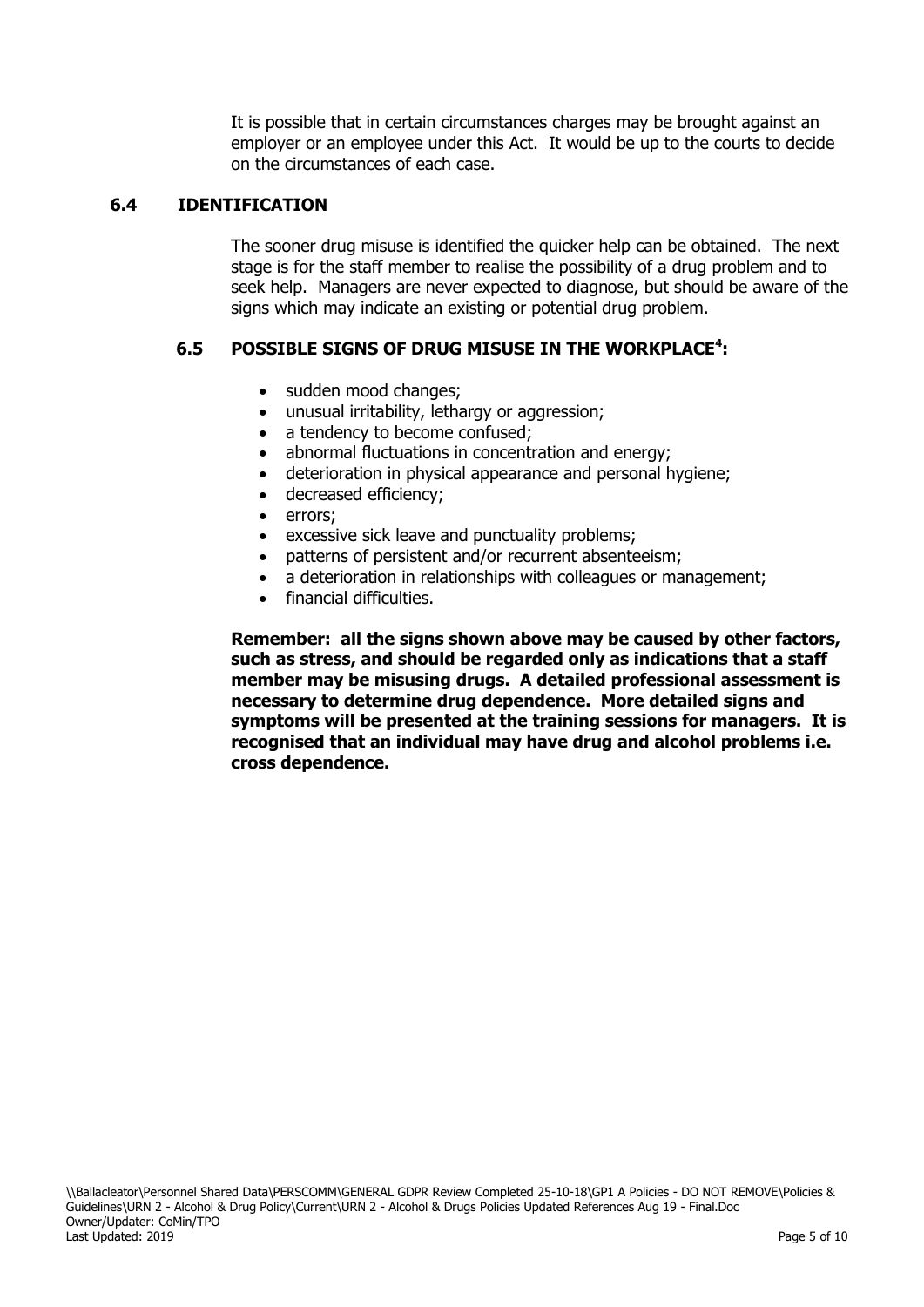#### **PROCEDURES ALCOHOL MISUSE DRUG MISUSE**

#### **7. PROCEDURES**

As far as possible alcohol and drug misuse will be managed as health problems under capability procedures. Every effort will be made to help the individual. However if there are ongoing difficulties at work, where appropriate, the normal disciplinary procedures may be invoked.

#### **7.1 REFERRAL METHODS**

#### **7.1.1 SELF REFERRAL**

Staff members can seek confidential professional help, advice or support from any of the agencies outlined in Appendix 1.

#### **7.1.2 MANAGEMENT/STAFF ASSOCIATION/TRADE UNION REFERRAL**

Staff members may be encouraged to seek confidential professional help, advice or support by their managers and/or trade union representatives. There must be documented evidence of alcohol/drug related problems or reasonable grounds to believe that the individual may require such help. This does not forego the possibility of disciplinary proceedings where an incident has occurred which would normally lead to same.

#### **7.1.3 MEDICAL REFERRAL**

Staff members may be referred by their general practitioner or occupational health medical advisers for help.

**The individual always has the right to refuse or accept the offer of help from the agencies listed. Management reserves the right, however, to refer to the Occupational Health Advisers in accordance with the terms and conditions of employment.** 

#### **7.2 GUIDELINES FOR STAFF AND MANAGEMENT**

#### **7.2.1 GUIDELINES FOR STAFF**

Staff members who recognise, suspect or believe that they may have or be developing alcohol/drug problems can self refer in total confidence to the agencies listed in Appendix 1. To protect confidentiality attendance can be arranged in an individual's own time. However, where necessary, appointments can be arranged during work hours in consultation with the manager. If prolonged absence from work is needed, for example, if residential treatment is required, staff members can, if they wish, waive their own right to confidentiality by informing management of the length of time required off for treatment. Staff members can also refer themselves for help via their own General Practitioner or Occupational Health Medical Adviser.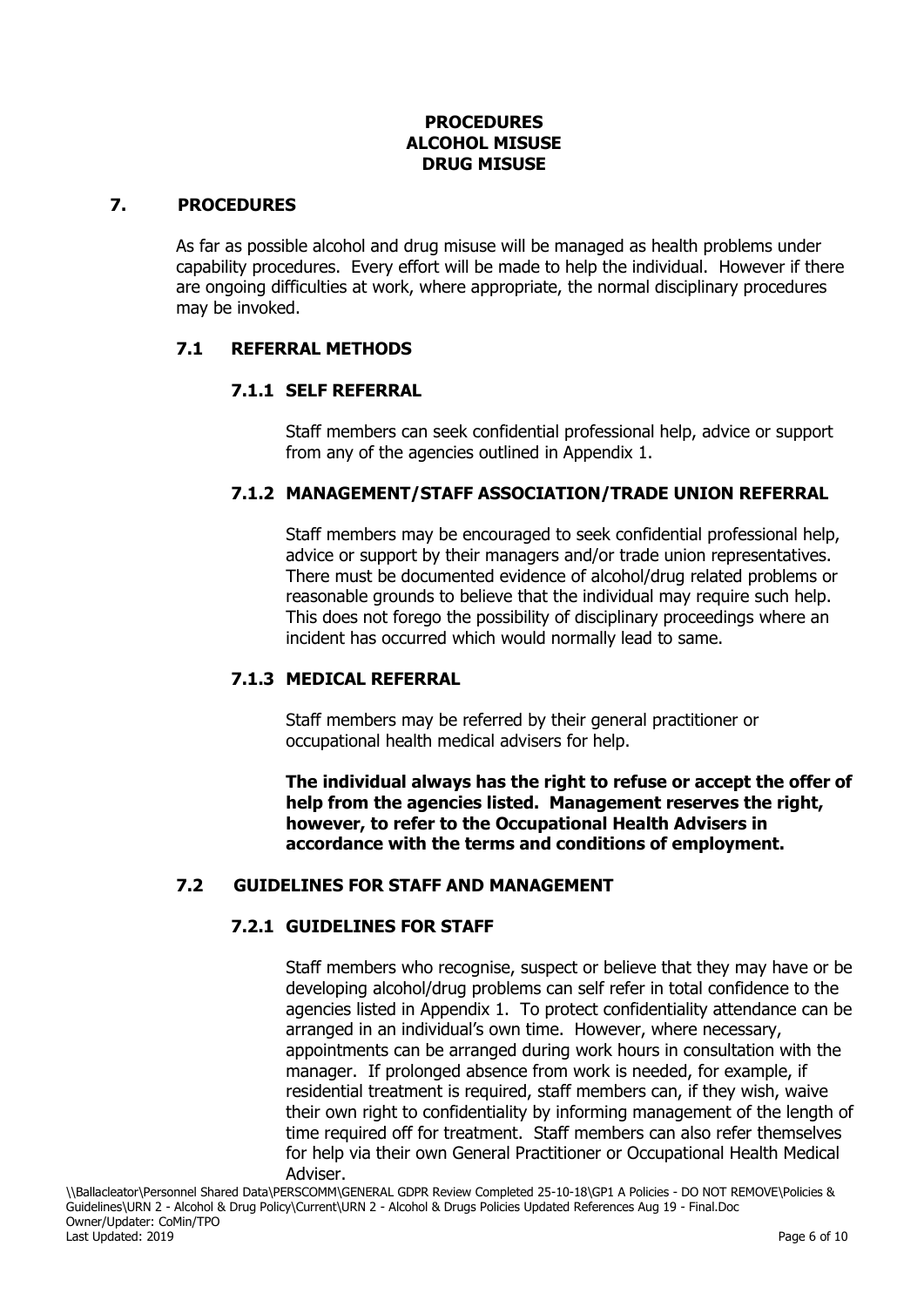### **7.2.2 STAFF CONCERNS**

Staff members may of course suggest to colleagues that they might use the Policy to seek help.A staff member can also raise concerns regarding a colleague to managers, supervisors, or trade union/staff association representatives in confidence. Alcohol/drug problems often put the health, welfare and safety of colleagues at risk and by "covering up" the individual is prevented from gaining the necessary insight to get help. This is commonplace at home, and in work. All staff members should feel confident that management will be constructive and sympathetic. The Training and Awareness Sessions will help build confidence that problems will be sensitively, confidentially and professionally handled.

#### **7.2.3 GUIDELINES FOR MANAGERS/SUPERVISORS**

Dealing with performance problems is part of the management/ supervisory role.

Managers will offer staff members advice, support and guidance in a sensitive and confidential manner. Therefore the role of the manager is:

- To be familiar with and to implement the policy and procedures;
- To be alert to and monitor changes in work performance and attendance, sickness and accident patterns;
- To help to refer staff for professional assistance, if requested;
- To use capability and disciplinary procedures only when appropriate to do so;
- To identify any aspects of the work situation which could be contributing to alcohol and/or drug misuse;
- To intervene as early as possible;
- To be aware of the possibility of malicious complaints by colleagues and members of the public;
- To evaluate the effectiveness of the policy.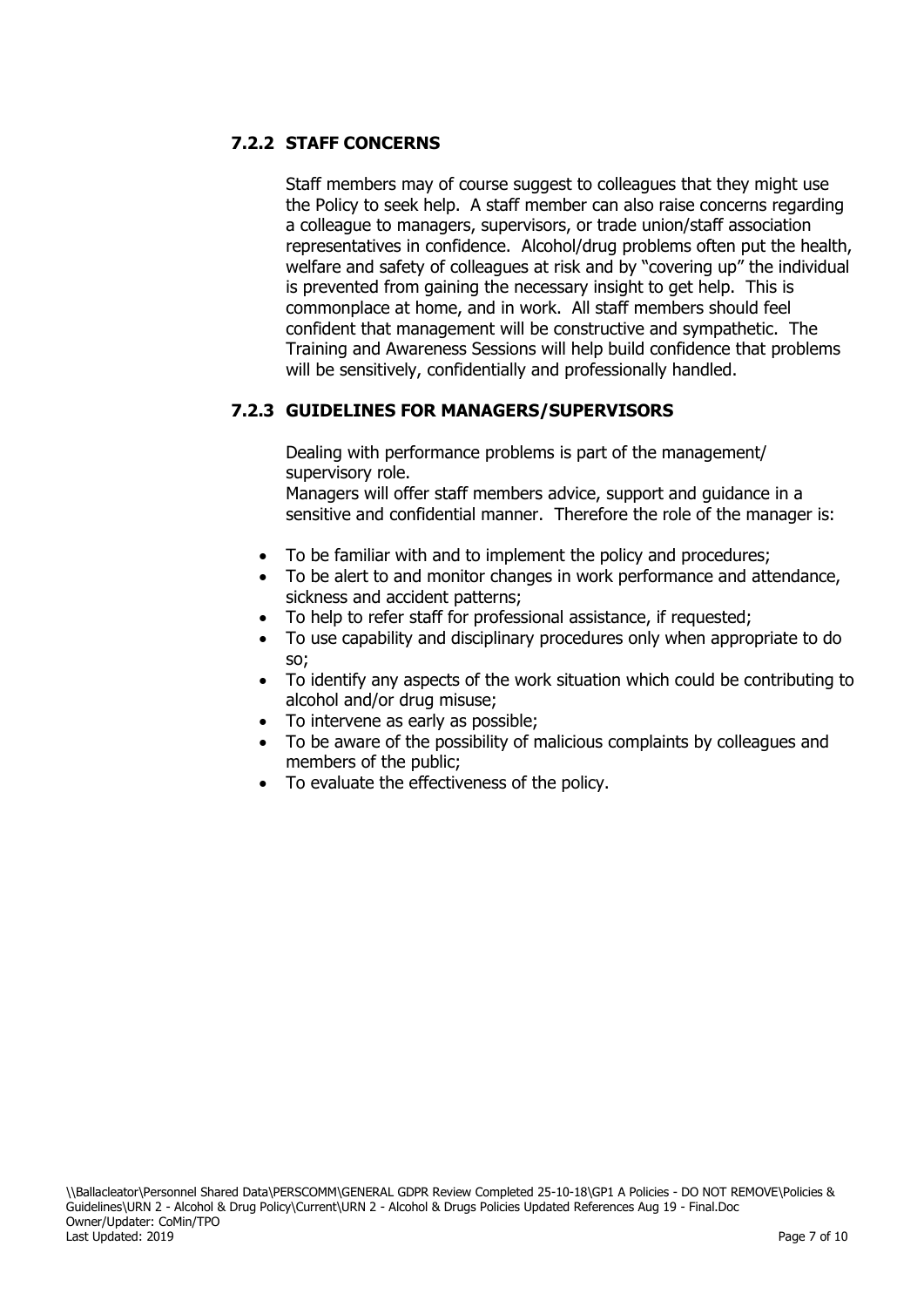#### **WHAT TO DO IF AN ALCOHOL/DRUG PROBLEM IS SUSPECTED**

#### **GENERAL**

- Be well prepared.
- Make sure you are fully aware of this Policy Document.
- Be consistent treat all staff members the same.
- Carefully consider how issues are to be handled.
- Seek advice from relevant personnel/human resources staff.

#### **SPECIFIC**

- A OBSERVE Look for patterns. It is accepted that anyone can have an "off" day. Alcohol/drug problems usually develop over a period of time and involve a decline in work performance, health, attitudes and ability.
- B DOCUMENTATION All attendance, punctuality and poor job performance should be documented. All written notes should be factual and objective. Record staff explanations.

#### C MANAGEMENT CONSULTATION

- Review your own role.
- Clearly define performance problem and impact.
- Were there previous attempts to resolve this issue or is this incident/pattern new?
- Identify possible barriers to resolution.
- What alternatives can be offered to staff to resolve the problem?
- Develop a plan for initial or follow-up discussion(s).

#### D INTERVENTION

- Select a time and place which affords privacy.
- Define the problem.
- Explain that the goal of the discussion(s) is to help resolve difficulties.
- Give choices (do not threaten or plead etc and never label or diagnose). Emphasise the right of the individual to choose options.
- Explain consequences, if any, if problems are unresolved.

#### E REFERRAL

• Individual may ask for help in the referral process.

#### F FURTHER MONITORING

 Set some objectives and/or a timescale for monitoring, review and further assistance if necessary.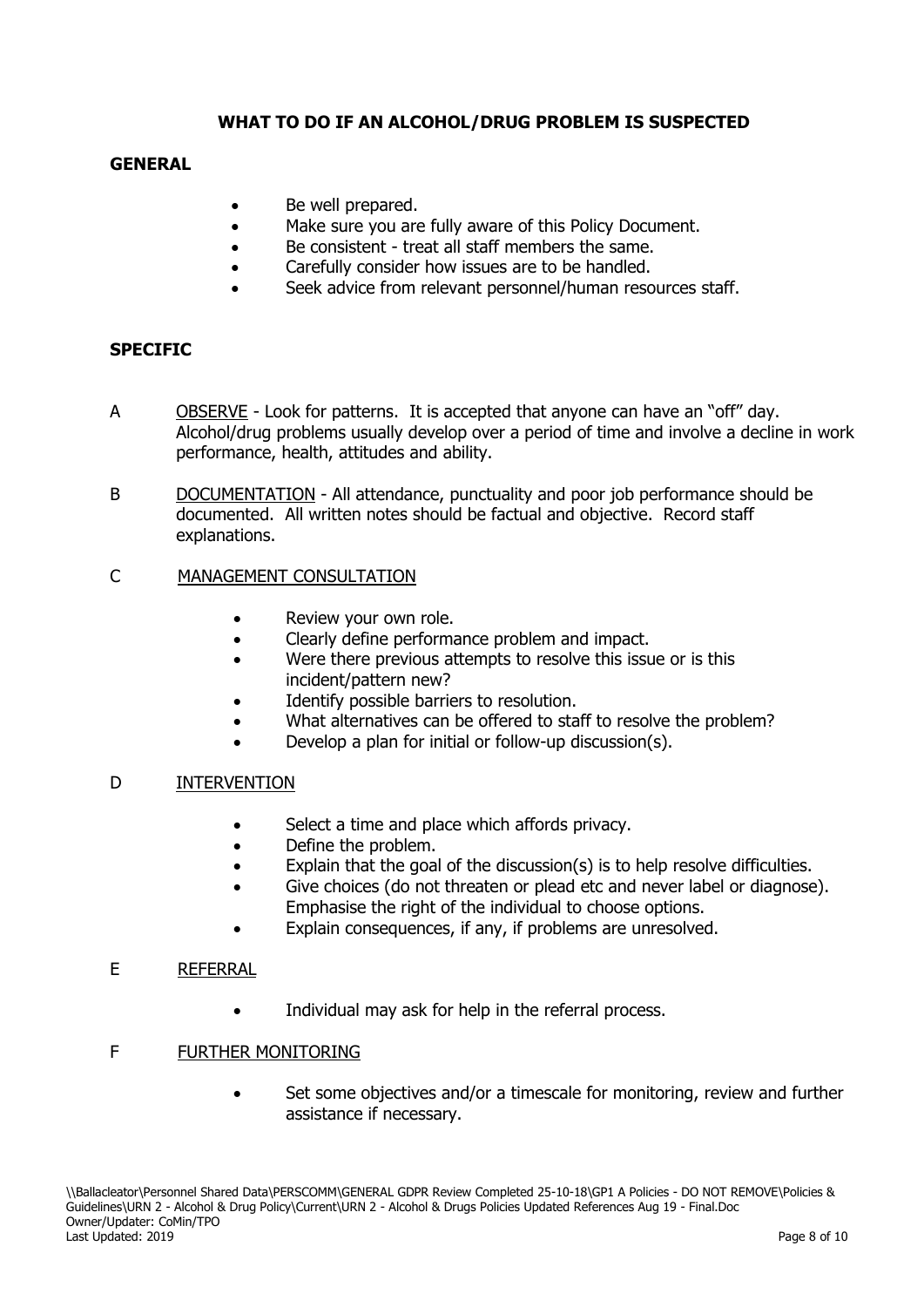#### **INTOXICATION AT WORK**

Where there are reasonable grounds for believing that a member of staff is intoxicated at work (either through alcohol or illegal drugs or through the misuse of prescribed drugs, or through the misuse of solvents) and that his/her condition is likely to cause any of the consequences specified in paragraphs 5.1 and 6.1 above, the staff member must at once be suspended from duty. In all cases, the health, safety and welfare of everyone concerned shall be paramount. In appropriate cases, assistance shall be called. In all cases, reasonable steps shall be taken to ensure the safety of the staff member and of others. As misconduct by the staff member may have occurred, in such circumstances, disciplinary proceedings may also apply.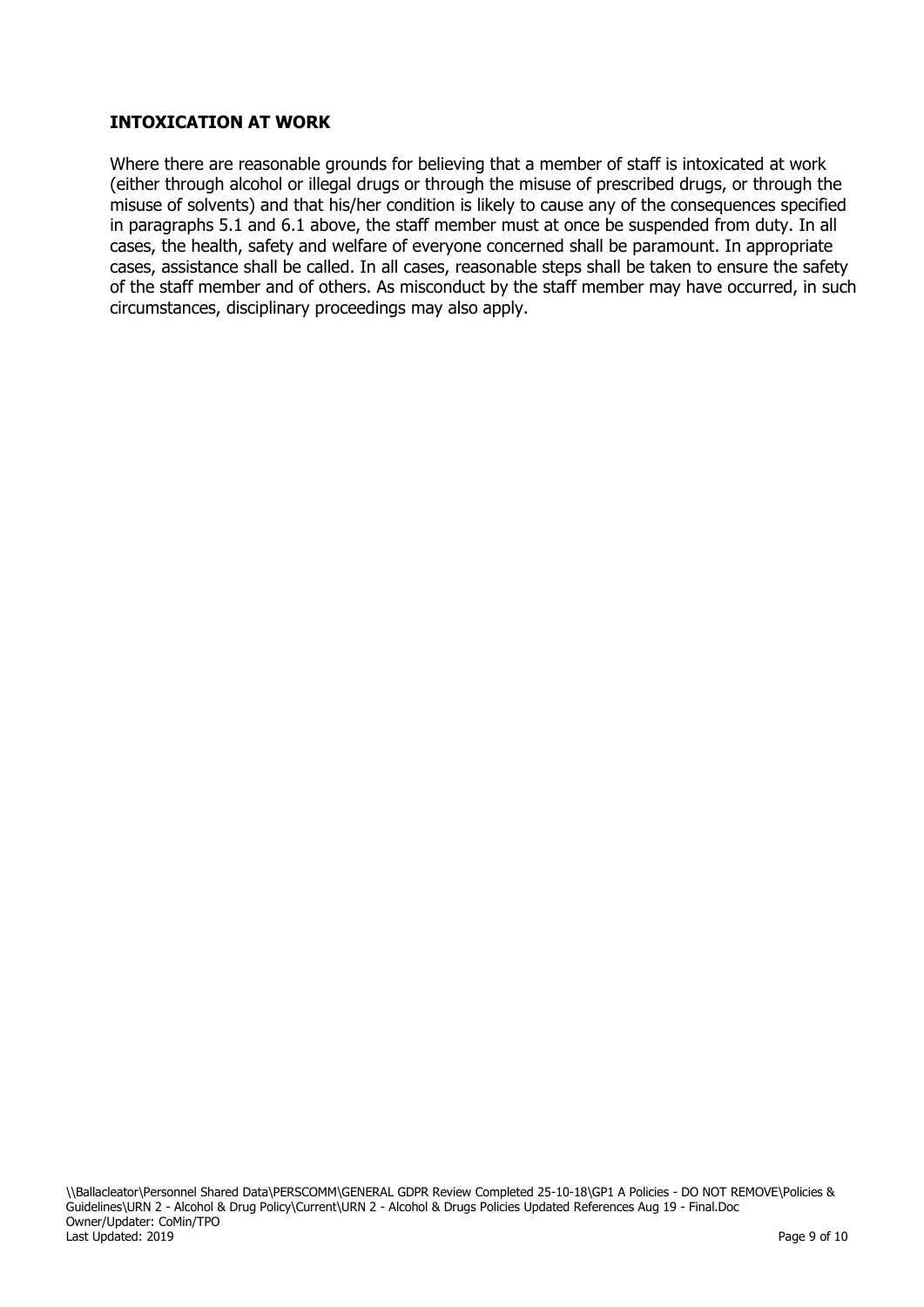#### **STAFF WITH ALCOHOL OR DRUG PROBLEMS<sup>5</sup> INTERACTION BETWEEN SUPPORT AND DISCIPLINARY PROCEDURES**



#### **RELATIONSHIP BETWEEN SUPPORT MECHANISMS AND DISCIPLINARY PROCEDURES**

It can be very difficult for a manager to decide when an alcohol and/or drug problem becomes a disciplinary issue rather than one of support. The above chart shows the interaction between the two. Although it depicts both processes, a staff member may move from one side to the other several times, prior either to recovery, or, in the worst case, to dismissal. It is very difficult to be specific as regards the number of times a staff member may avail of help under this policy. If it becomes obvious that a staff member is incapable of doing the job, despite an attempt, or repeated attempts at intervention, the normal capability or disciplinary procedures should apply, as appropriate.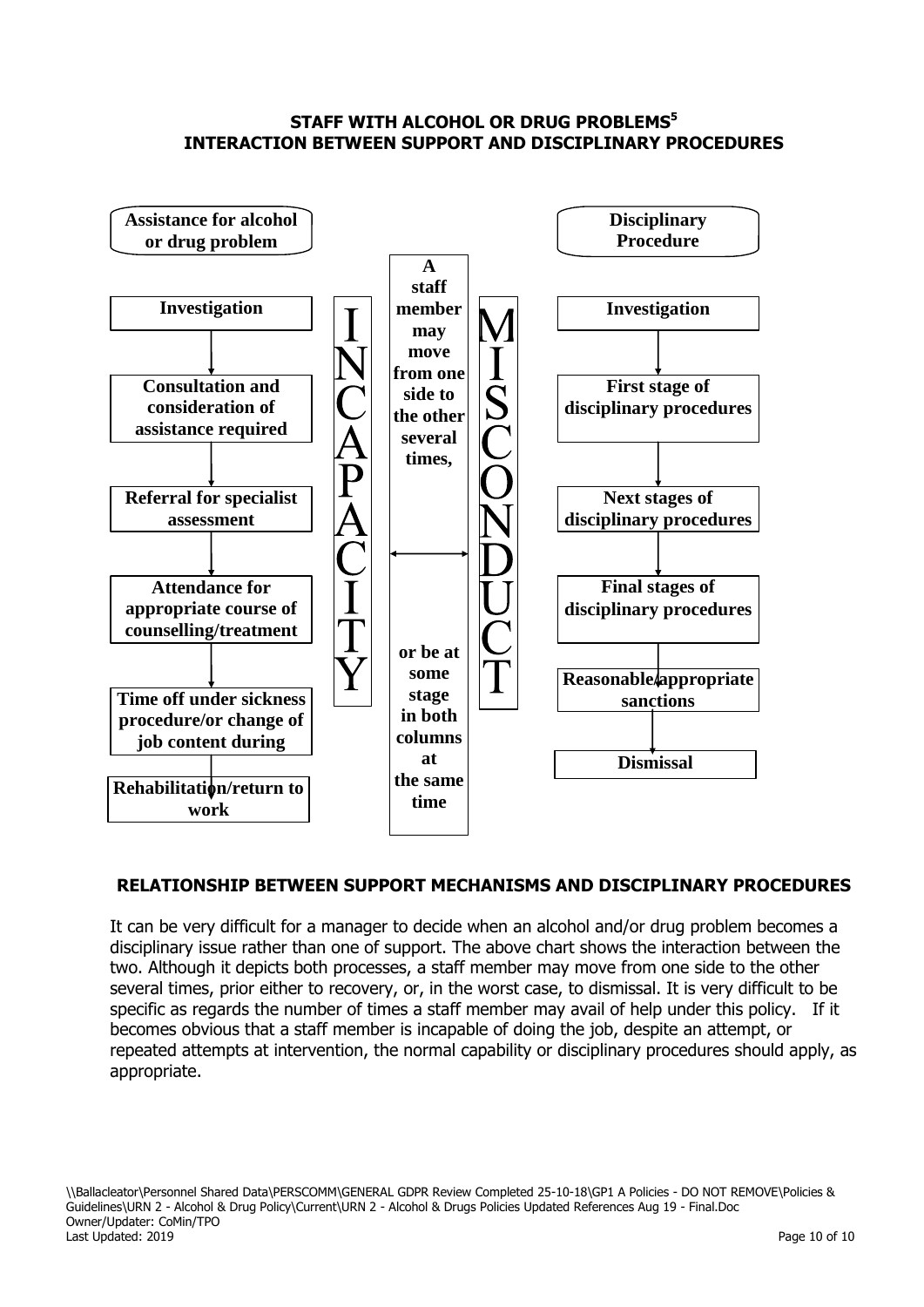#### **APPENDIX 1**

#### **DIRECTORY - LOCALSERVICES**

#### **STATUTORY SERVICES**

#### **Drug & Alcohol Team Telephone: 617889**

Confidential, Island-wide statutory service for individuals or the family of individuals who are having difficulties with alcohol, illegal substances, prescribed medication or over-thecounter medication. Counselling for abstinence or controlled drinking. Community detoxification also offered from alcohol, benzodiazepines, opiates. Open referral system.

#### **Probation Service Telephone: 687324**

Offers both statutory and voluntary help to those persons suffering from the effects of alcohol or drug misuse. It deals primarily with court based work, both civil and criminal.

**——————————————————————————————**

#### **NON-STATUTORY SERVICES**

**Motiv8 Addiction Services Telephone: 627656** 

**Mount Havelock**

**/ 426400 Rosemary House Email: [Motiv8@iom.com](mailto:Motiv8@iom.com)**

**Douglas IM1 2QG** Website: **WWW.motiv8.im** 

Formerly the Isle of Man Alcohol Advisory Service, Motiv8 is a locally registered charity with a dedicated team of highly qualified and experienced counsellors, who specialise in addictive behaviours including those associated with alcohol and drug use.

**——————————————————————————————**

**——————————————————————————————**

#### **Local General Practitioners**

Contact for advice, treatment and referral to specialist agencies.